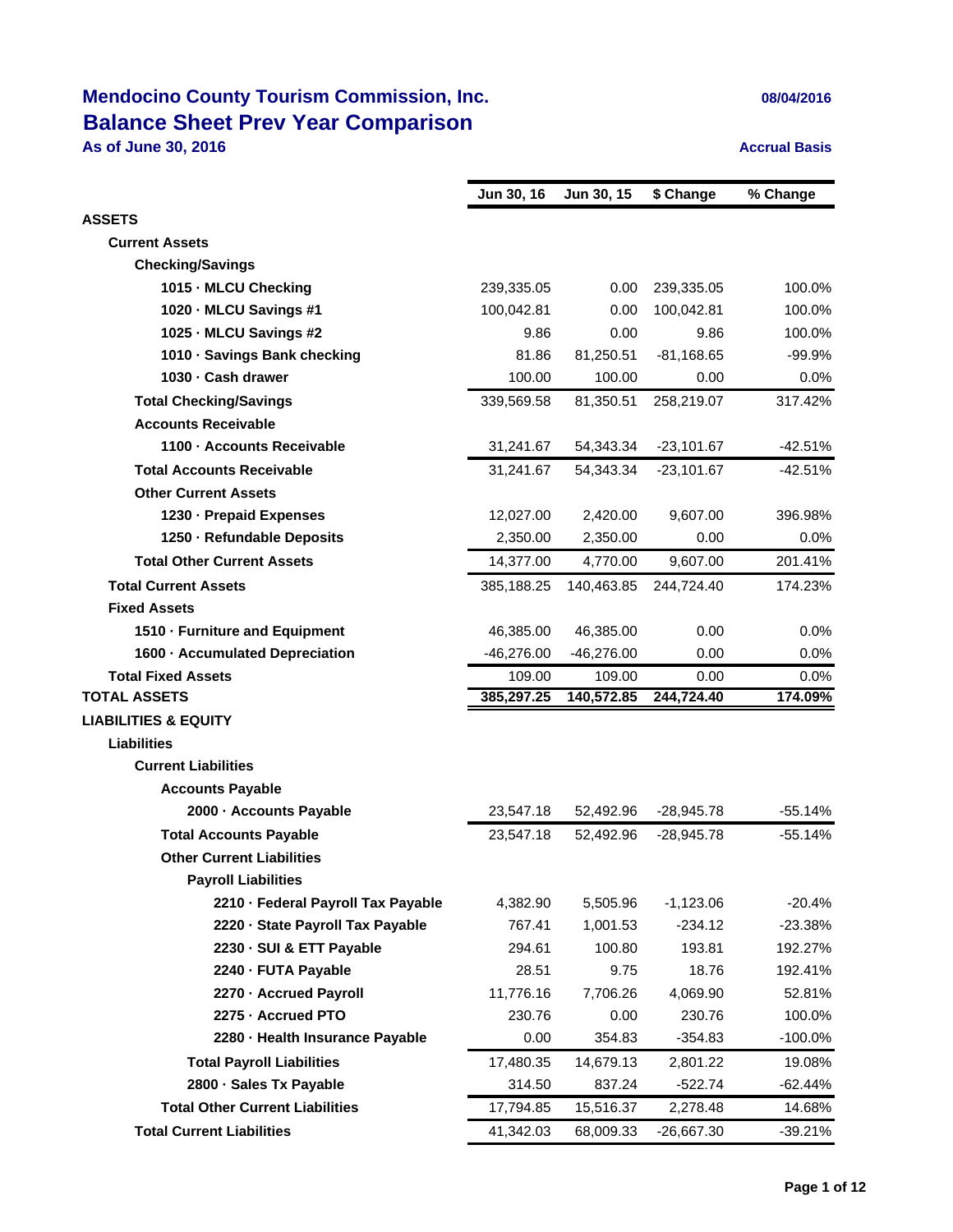|                                   | <b>Jun 30, 16</b> | <b>Jun 30, 15</b> | \$ Change    | % Change   |
|-----------------------------------|-------------------|-------------------|--------------|------------|
| <b>Total Liabilities</b>          | 41.342.03         | 68.009.33         | $-26.667.30$ | $-39.21%$  |
| <b>Equity</b>                     |                   |                   |              |            |
| 3100 Contingency-Unrestricted     | 333,270.62        | 0.00              | 333,270.62   | 100.0%     |
| 3900 Unrestricted Net Assets (RE) | 72.563.52         | 49.447.54         | 23.115.98    | 46.75%     |
| Net Income                        | -61,878.92        | 23.115.98         | -84.994.90   | $-367.69%$ |
| <b>Total Equity</b>               | 343.955.22        | 72.563.52         | 271.391.70   | 374.01%    |
| TOTAL LIABILITIES & EQUITY        | 385.297.25        | 140.572.85        | 244.724.40   | 174.09%    |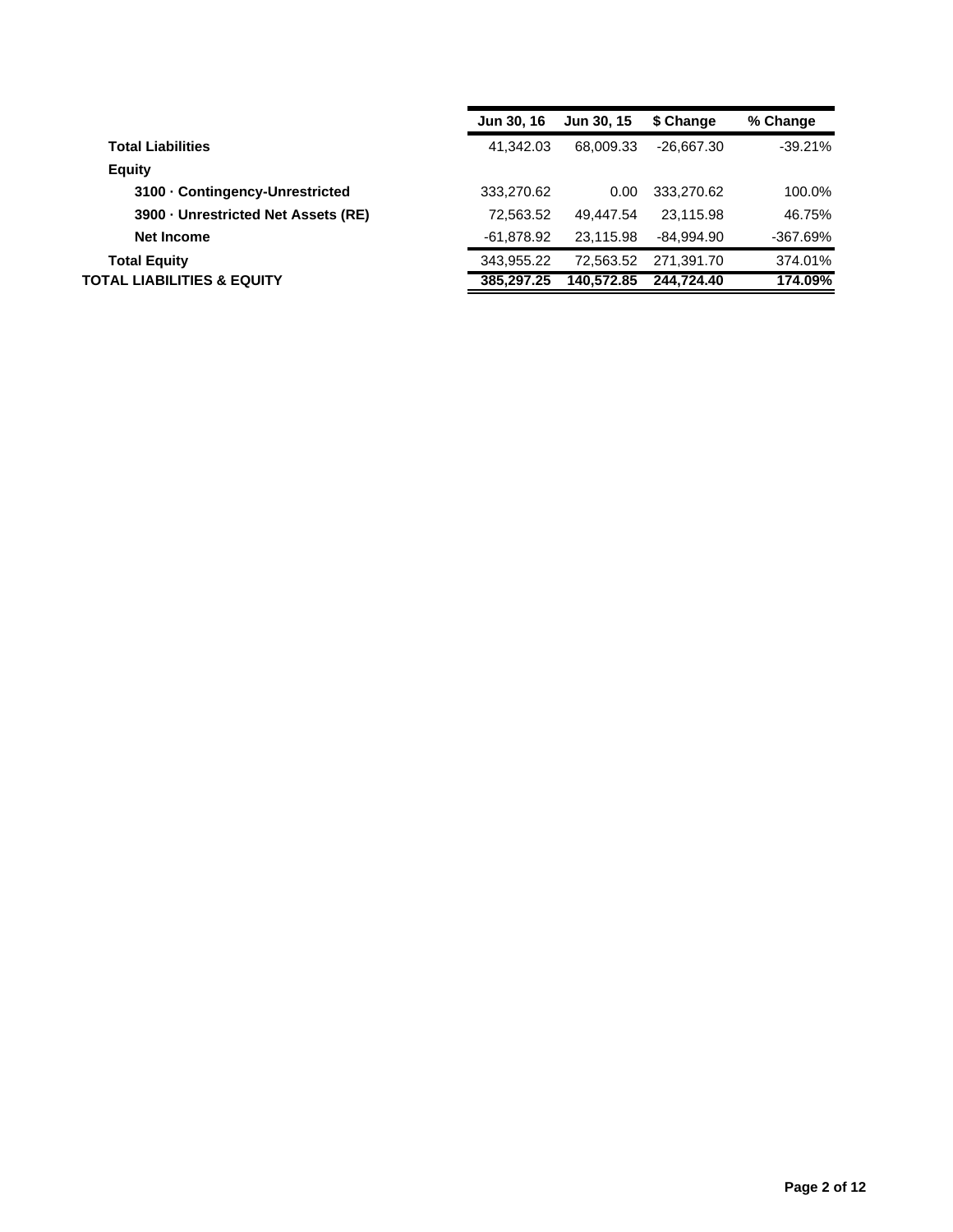### **Mendocino County Tourism Commission, Inc. 1996 12016 1997 12016 08/04/2016 Profit & Loss Prev Year Comparison**

**July 2015 through June 2016 Accrual Basis Accrual Basis** 

|                                       | Jul '15 - Jun 16 | Jul '14 - Jun 15 | \$ Change     | % Change   |
|---------------------------------------|------------------|------------------|---------------|------------|
| <b>Ordinary Income/Expense</b>        |                  |                  |               |            |
| Income                                |                  |                  |               |            |
| 4010 - MCLA BID Assessment            | 427,600.00       | 585,000.00       | $-157,400.00$ | $-26.91%$  |
| 4020 - MCPA Matching Funds            | 186,875.00       | 314,500.00       | $-127,625.00$ | $-40.58%$  |
| 4030 - BID & Match from County        | 437,130.64       | 0.00             | 437,130.64    | 100.0%     |
| 4050 - NCTC Administration            | 9,000.00         | 9,000.00         | 0.00          | 0.0%       |
| 4110 - Visitor Guide Advertising      | 0.00             | 58,555.00        | $-58,555.00$  | $-100.0%$  |
| 4120 - Calendar Ad Income             | 2.100.00         | 7,600.00         | $-5,500.00$   | $-72.37%$  |
| 4250 · Sponsor-Taste of Mendocino     | 0.00             | 10,000.00        | $-10,000.00$  | $-100.0\%$ |
| <b>Trade Shows</b>                    |                  |                  |               |            |
| 4510 - AARP Show                      | 0.00             | 2,750.00         | $-2,750.00$   | $-100.0\%$ |
| 4520 - Bark in the Park               | 0.00             | 500.00           | $-500.00$     | $-100.0%$  |
| 4530 · Bay Area Show                  | 150.00           | 150.00           | 0.00          | 0.0%       |
| 4550 - Green Bags                     | 0.00             | 12,000.00        | $-12,000.00$  | $-100.0%$  |
| 4610 - Sunset Show                    | 0.00             | 1,200.00         | $-1,200.00$   | $-100.0%$  |
| <b>Total Trade Shows</b>              | 150.00           | 16,600.00        | $-16,450.00$  | -99.1%     |
| <b>Other Income</b>                   |                  |                  |               |            |
| 4810 - Event Passport Income          | 3,700.00         | 11,575.00        | $-7,875.00$   | $-68.04%$  |
| 4830 - Festival/ Event Brochure       | 1,500.00         | 0.00             | 1,500.00      | 100.0%     |
| 4940 - Misc. Income                   | 10,000.00        | 0.00             | 10,000.00     | 100.0%     |
| 4950 - Interest Income                | 67.90            | 84.31            | $-16.41$      | $-19.46%$  |
| 4850 - Retail Sales                   |                  |                  |               |            |
| Non-Taxable                           | 252.46           | 261.08           | $-8.62$       | $-3.3%$    |
| <b>Taxable</b>                        | 3,648.51         | 4,546.32         | $-897.81$     | $-19.75%$  |
| Total 4850 - Retail Sales             | 3,900.97         | 4,807.40         | $-906.43$     | $-18.86%$  |
| 2032 - Pet Brochure                   | 0.00             | 4,075.00         | $-4,075.00$   | $-100.0%$  |
| 2051 - Co-Op Advertising              | 0.00             | 50.00            | $-50.00$      | $-100.0%$  |
| 2089 - Website                        | 0.00             | 625.00           | $-625.00$     | $-100.0%$  |
| <b>Other Income - Other</b>           | 0.00             | 2,102.00         | $-2,102.00$   | $-100.0%$  |
| <b>Total Other Income</b>             | 19,168.87        | 23,318.71        | $-4,149.84$   | $-17.8%$   |
| <b>Total Income</b>                   | 1,082,024.51     | 1,024,573.71     | 57,450.80     | 5.61%      |
| <b>Expense</b>                        |                  |                  |               |            |
| <b>MEDIA &amp; WEBSITE</b>            |                  |                  |               |            |
| <b>Advertising/ Media</b>             |                  |                  |               |            |
| 5010 - Media Plan Management          | 210,721.03       | 180,012.75       | 30,708.28     | 17.06%     |
| 5130 - Print/Online Advertising       |                  |                  |               |            |
| <b>TripAdvisor</b>                    | 0.00             | 2,175.46         | $-2,175.46$   | $-100.0%$  |
| Total 5130 - Print/Online Advertising | 0.00             | 2,175.46         | $-2,175.46$   | $-100.0%$  |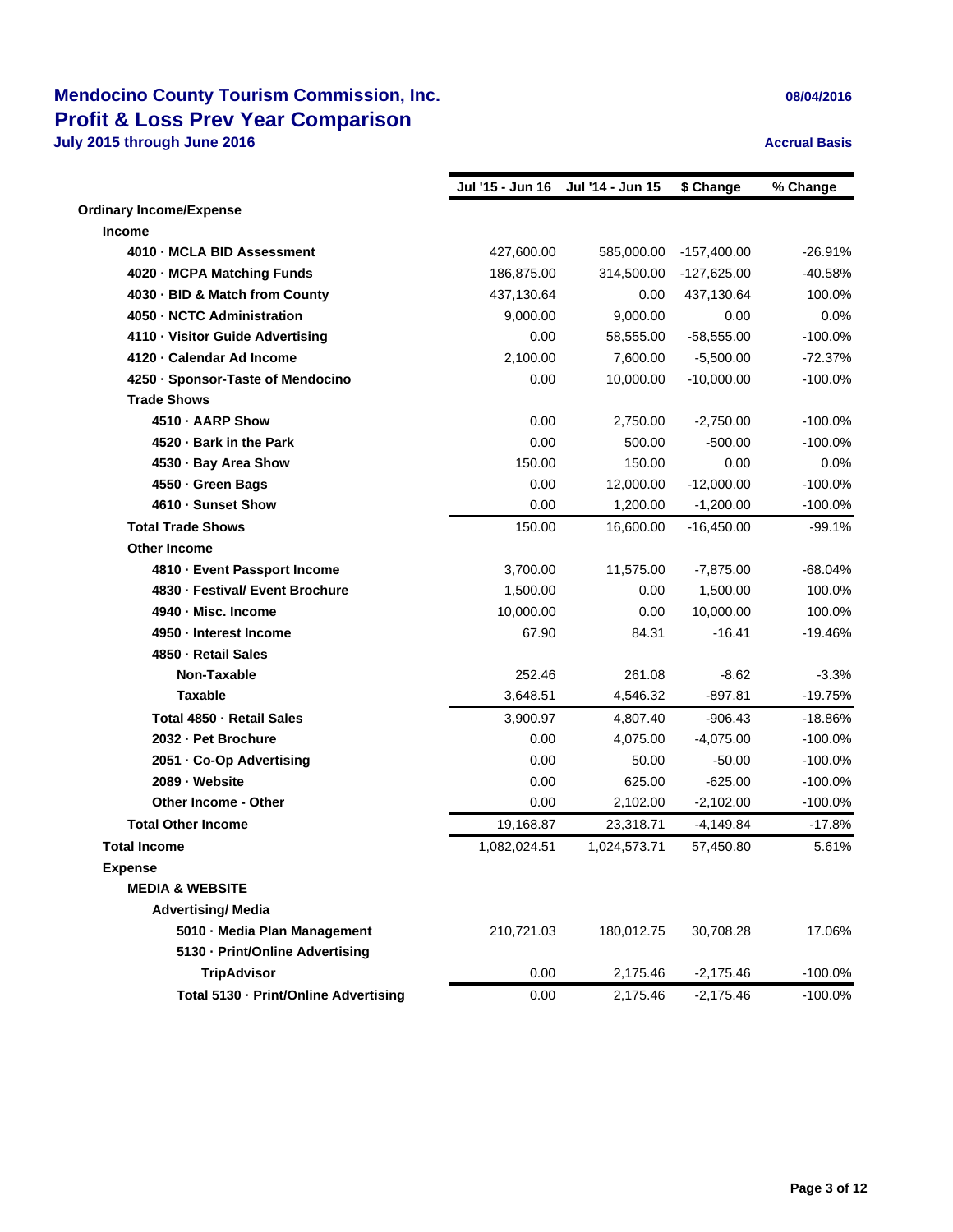|                                          | Jul '15 - Jun 16 | Jul '14 - Jun 15 | \$ Change    | % Change  |
|------------------------------------------|------------------|------------------|--------------|-----------|
| 5150 · Advertising Design                | 2,790.09         | 2,483.63         | 306.46       | 12.34%    |
| 5030 - Co-op Advertising                 | 13,371.26        | 0.00             | 13,371.26    | 100.0%    |
| 5170 - Photography                       | 2,937.01         | 1,465.01         | 1,472.00     | 100.48%   |
| 5200 - Direct Mail                       | 924.49           | 7,035.42         | $-6,110.93$  | $-86.86%$ |
| 5240 · Research & Development            | 10,265.13        | 1,367.35         | 8,897.78     | 650.73%   |
| 5290 - E-Mail Marketing                  | 5,194.04         | 16,397.62        | $-11,203.58$ | $-68.32%$ |
| 5110 - Video Production                  | 59.95            | 11,074.21        | $-11,014.26$ | -99.46%   |
| <b>Total Advertising/ Media</b>          | 246,263.00       | 222,011.45       | 24,251.55    | 10.92%    |
| <b>Public Relations</b>                  |                  |                  |              |           |
| 5510 - Public Relations Contract         | 96,171.00        | 100,000.00       | $-3,829.00$  | $-3.83%$  |
| 5530 - In-Market PR Stunts               | 7,509.89         | 5,215.79         | 2,294.10     | 43.98%    |
| 5550 · Visiting Media Expenses           | 22,874.47        | 9,411.69         | 13,462.78    | 143.04%   |
| 5560 - CTTC Media Events                 | 0.00             | 2,139.45         | $-2,139.45$  | $-100.0%$ |
| 5570 · Taste of Mendocino                | 5,000.00         | 5,000.00         | 0.00         | 0.0%      |
| 5610 - Travel -PR Related                | 10,798.48        | 8,915.53         | 1,882.95     | 21.12%    |
| 5650 - Contractor-Communication Coord    | 54,000.00        | 48,000.00        | 6,000.00     | 12.5%     |
| 5660 - Clipping Service                  | 6,416.43         | 0.00             | 6,416.43     | 100.0%    |
| <b>Total Public Relations</b>            | 202,770.27       | 178,682.46       | 24,087.81    | 13.48%    |
| <b>Website Maint / Development</b>       |                  |                  |              |           |
| 5710 - Contractor-Media Coordinator      | 20,500.00        | 7,000.00         | 13,500.00    | 192.86%   |
| 5730 - Interactive Marketing             | 5,072.76         | 0.00             | 5,072.76     | 100.0%    |
| 5750 - Development/ Maintenance          | 35,306.64        | 11,393.46        | 23,913.18    | 209.89%   |
| 5790 · Search Engine/Optimization        | 0.00             | 886.95           | $-886.95$    | $-100.0%$ |
| <b>Total Website Maint / Development</b> | 60,879.40        | 19,280.41        | 41,598.99    | 215.76%   |
| <b>Leisure/ Group Sales</b>              |                  |                  |              |           |
| 5810 · Booth Development & Giveaways     | 11,326.90        | 7,847.11         | 3,479.79     | 44.35%    |
| 5820 · Consumer & Trade Shows            | 18,320.95        | 6,929.93         | 11,391.02    | 164.37%   |
| 5840 - State Fair Exhibit                | 5,513.25         | 4,542.37         | 970.88       | 21.37%    |
| 5870 · Shipping - Travel Shows           | 2,260.75         | 1,756.84         | 503.91       | 28.68%    |
| 5880 - Travel-Leisure/Grp Sales Staff    | 8,558.58         | 10,640.66        | $-2,082.08$  | $-19.57%$ |
| 5890 - Misc. Sales Activities            | 3,931.62         | 1,625.00         | 2,306.62     | 141.95%   |
| <b>Total Leisure/ Group Sales</b>        | 49,912.05        | 33,341.91        | 16,570.14    | 49.7%     |
| Total MEDIA & WEBSITE                    | 559,824.72       | 453,316.23       | 106,508.49   | 23.5%     |
| <b>VISITOR SERVICES/PARTNERSHIPS</b>     |                  |                  |              |           |
| <b>Visitor Svs/Fulfillment</b>           |                  |                  |              |           |
| 6010 · Visitor Guide & Distribution      | 39,261.40        | 63,148.66        | $-23,887.26$ | $-37.83%$ |
| 6040 · In County Guides                  | 5,312.68         | 6,903.10         | $-1,590.42$  | $-23.04%$ |
| 6170 · Signage-Gateway & Visitor Ctr     | 7,345.51         | 0.00             | 7,345.51     | 100.0%    |
| 6190 - Visitor Center/ Info Support      | 6,382.50         | 5,000.00         | 1,382.50     | 27.65%    |
| 6210 · Event Partnership Funding         | 5,688.99         | 4,502.55         | 1,186.44     | 26.35%    |
| 6220 - Event Guide Printing/Dist.        | 13,879.34        | 17,258.14        | $-3,378.80$  | $-19.58%$ |
| 6300 - In County Mixers, Fairs           | 746.44           | 50.00            | 696.44       | 1,392.88% |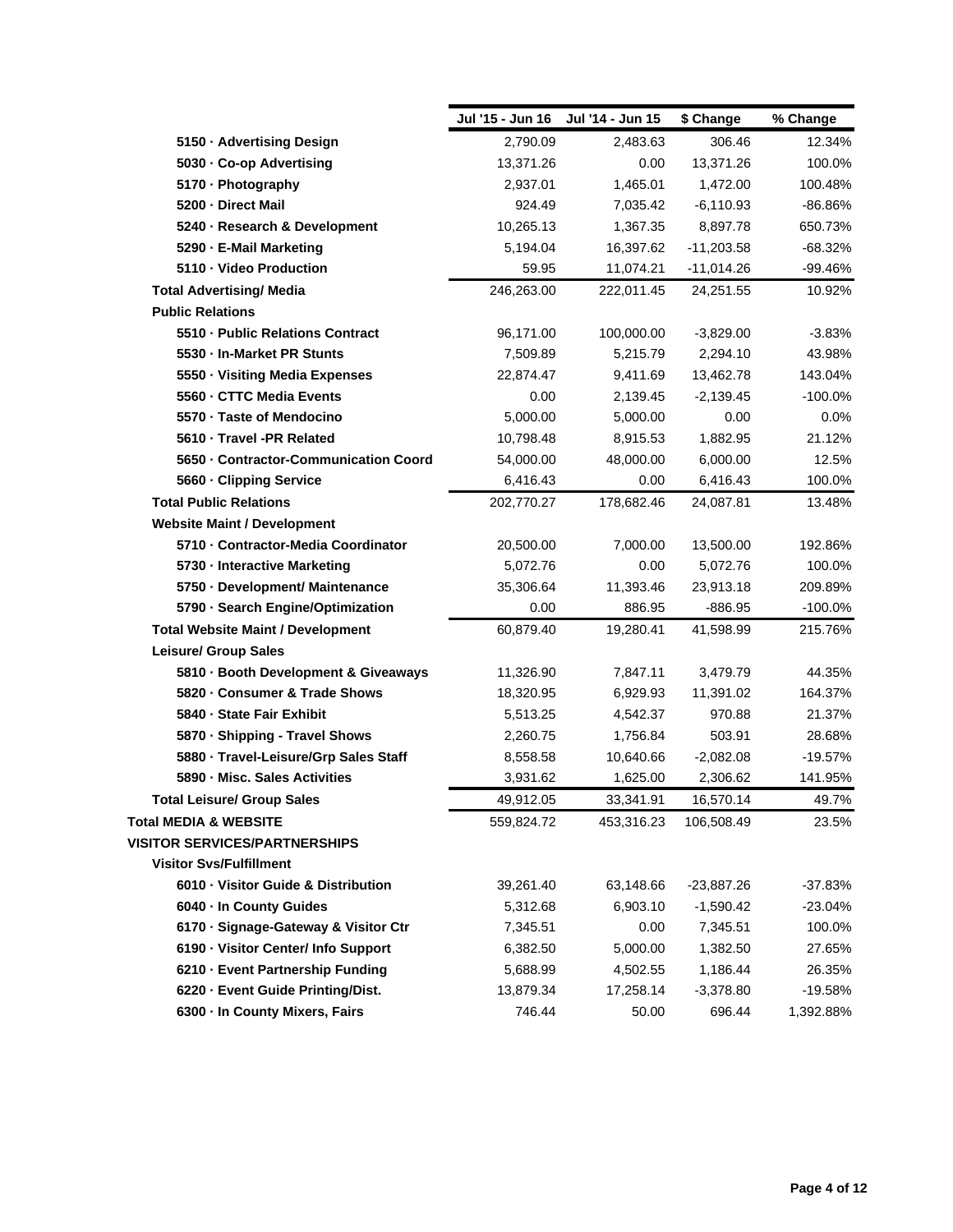|                                      | Jul '15 - Jun 16 | Jul '14 - Jun 15 | \$ Change    | % Change  |
|--------------------------------------|------------------|------------------|--------------|-----------|
| <b>Retail Store</b>                  |                  |                  |              |           |
| 6412A - Purchases for Resale         | 1,589.41         | 2,719.13         | $-1,129.72$  | $-41.55%$ |
| 6412B · Store Supplies/Expenses      | 2,368.19         | 1,151.91         | 1,216.28     | 105.59%   |
| 6412C - Contract Labor - Store       | 5,590.00         | 2,580.00         | 3,010.00     | 116.67%   |
| 6412D - Consignee payments           | 1,274.76         | 2,727.20         | $-1,452.44$  | -53.26%   |
| <b>Total Retail Store</b>            | 10,822.36        | 9,178.24         | 1,644.12     | 17.91%    |
| <b>Total Visitor Svs/Fulfillment</b> | 89,439.22        | 106,040.69       | $-16,601.47$ | $-15.66%$ |
| <b>Partnerships</b>                  |                  |                  |              |           |
| 6510 - North Coast Tourism Council   | 749.74           | 0.00             | 749.74       | 100.0%    |
| 6520 · Memberships                   | 10,631.58        | 5,949.00         | 4,682.58     | 78.71%    |
| 6530 - Arts Council                  | 7,200.00         | 0.00             | 7,200.00     | 100.0%    |
| 6550 · Conferences & Seminars        | 9,651.96         | 4,954.00         | 4,697.96     | 94.83%    |
| 6570 · Travel-Partnership Related    | 11,370.62        | 15,446.49        | $-4,075.87$  | $-26.39%$ |
| 6620 · In County Partner Relations   | 3,427.29         | 1,494.12         | 1,933.17     | 129.39%   |
| 6680 - MWI Grant                     | 0.00             | 50.00            | $-50.00$     | $-100.0%$ |
| <b>Total Partnerships</b>            | 43,031.19        | 27,893.61        | 15,137.58    | 54.27%    |
| Total VISITOR SERVICES/PARTNERSHIPS  | 132,470.41       | 133,934.30       | $-1,463.89$  | $-1.09%$  |
| <b>Admin Expenses</b>                |                  |                  |              |           |
| 7010 - Accounting Fees               | 2,385.00         | 3,100.00         | $-715.00$    | $-23.07%$ |
| 7020 · Bookkeeping                   | 6,076.00         | 3,769.50         | 2,306.50     | 61.19%    |
| 7030 - Legal Fees                    | 3,623.04         | 10,385.20        | $-6,762.16$  | $-65.11%$ |
| 7050 - Bad Debt                      | 385.00           | 1,800.00         | $-1,415.00$  | $-78.61%$ |
| 7060 - Bank Fees                     | 20.00            | 14.50            | 5.50         | 37.93%    |
| 7090 - Copying & Printing            | 384.92           | 0.00             | 384.92       | 100.0%    |
| 7120 - Insurance                     | 1,996.00         | 3,238.00         | $-1,242.00$  | -38.36%   |
| 7140 - Licenses & Permits            | 196.15           | 63.87            | 132.28       | 207.11%   |
| 7150 - Meeting Expenses              | 1,592.94         | 310.48           | 1,282.46     | 413.06%   |
| 7200 - Office Expense                | 14,950.56        | 10,515.94        | 4,434.62     | 42.17%    |
| 7210 - Postage & Shipping            | 1,039.11         | 2,036.58         | $-997.47$    | -48.98%   |
| 7250 - Rent                          | 21,600.00        | 21,600.00        | 0.00         | 0.0%      |
| 7260 - Repairs & Maintenance         | 1,763.56         | 88.00            | 1,675.56     | 1,904.05% |
| 7270 · Taxes - Unsecured             | 56.35            | 50.80            | 5.55         | 10.93%    |
| 7280 - Travel - VMC Admin            | 5,673.46         | 6,383.89         | $-710.43$    | $-11.13%$ |
| 7310 - Telecommunication             | 12,452.69        | 8,775.61         | 3,677.08     | 41.9%     |
| 7350 - Utilities                     | 5,008.03         | 4,169.07         | 838.96       | 20.12%    |
| 5250 · Board Development             | 8,315.89         | 0.00             | 8,315.89     | 100.0%    |
| <b>Total Admin Expenses</b>          | 87,518.70        | 76,301.44        | 11,217.26    | 14.7%     |
| <b>MCLA Admin Expenses</b>           |                  |                  |              |           |
| 8110 - Member Newsletter Printing    | 1,180.94         | 0.00             | 1,180.94     | 100.0%    |
| 8120 · Member Newsletter Postage     | 1,724.82         | 243.60           | 1,481.22     | 608.05%   |
| 8130 - Member Mailings               | 0.00             | 773.82           | $-773.82$    | $-100.0%$ |
| 8180 - Travel - MCLA                 | 364.16           | 867.96           | $-503.80$    | -58.04%   |
| 8190 - mcla.info Expense             | 20.00            | 514.77           | -494.77      | $-96.12%$ |
| <b>Total MCLA Admin Expenses</b>     | 3,289.92         | 2,400.15         | 889.77       | 37.07%    |
| <b>MCPA Admin Expenses</b>           |                  |                  |              |           |
| 8310 - Accounting Fees               | 0.00             | 730.00           | $-730.00$    | $-100.0%$ |
| 8320 · Legal Fees                    | 0.00             | 20.00            | $-20.00$     | $-100.0%$ |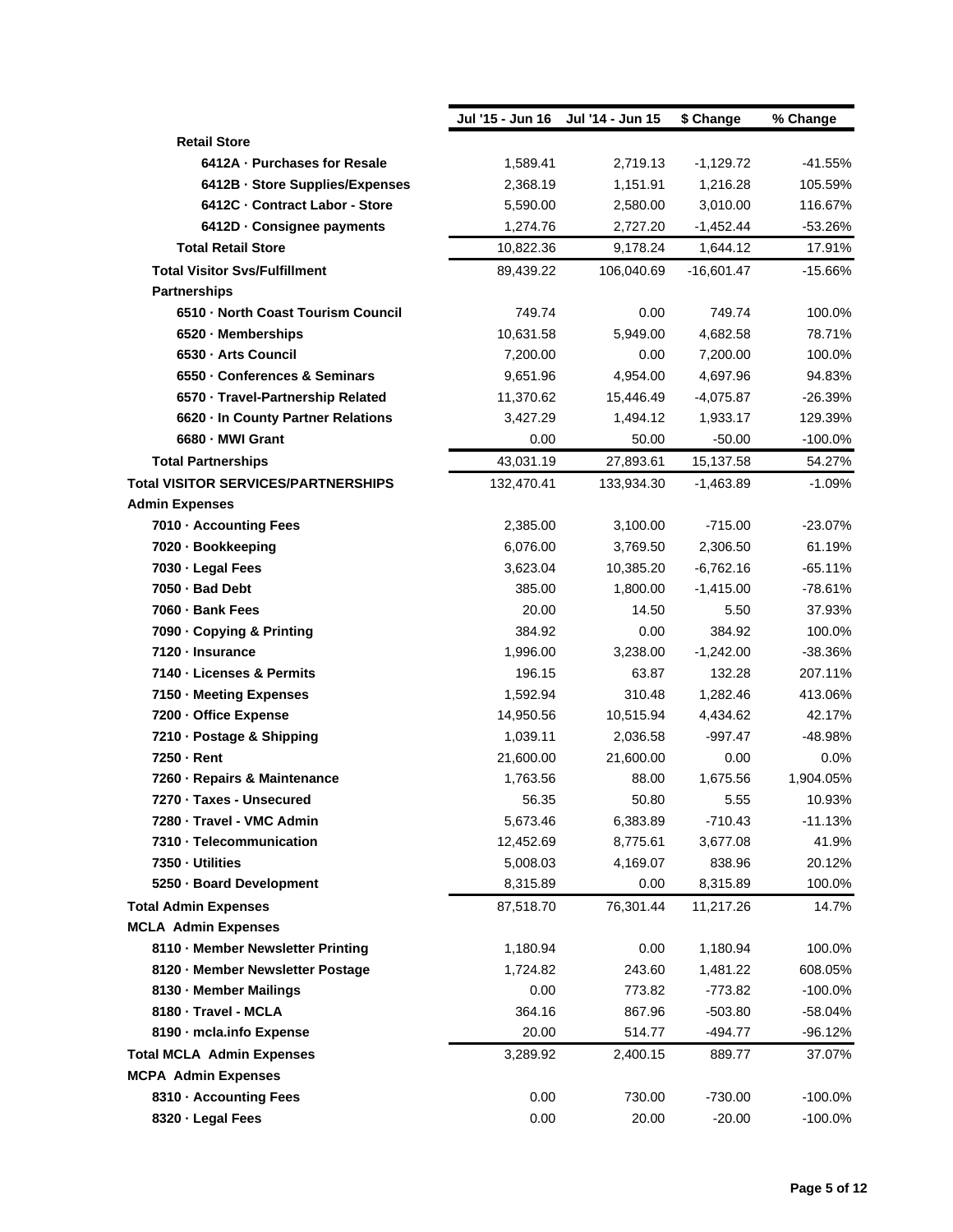|                                  | Jul '15 - Jun 16 | Jul '14 - Jun 15 | \$ Change    | % Change   |
|----------------------------------|------------------|------------------|--------------|------------|
| 8330 - Insurance                 | 1,868.00         | 575.00           | 1.293.00     | 224.87%    |
| 8350 - Travel - MCPA             | 330.76           | 1,043.44         | $-712.68$    | $-68.3%$   |
| <b>Total MCPA Admin Expenses</b> | 2.198.76         | 2.368.44         | $-169.68$    | $-7.16%$   |
| <b>Personnel</b>                 |                  |                  |              |            |
| 8510 · Salaries & Wages          | 202,803.26       | 264,173.23       | $-61,369.97$ | $-23.23%$  |
| 8520 - Paid Time Off             | 23.249.81        | 10,402.86        | 12.846.95    | 123.49%    |
| 8530 · Payroll Taxes             | 20,819.38        | 23,575.38        | $-2,756.00$  | $-11.69%$  |
| 8550 · Workers Comp              | 2,144.66         | 1,520.34         | 624.32       | 41.06%     |
| 8570 - Health Insurance          | 17,120.07        | 26,800.47        | $-9,680.40$  | $-36.12%$  |
| 8580 - Other Employee Benefits   | 3,753.74         | 3,070.52         | 683.22       | 22.25%     |
| 8590 - Contract Work             | 69,624.00        | 3,594.37         | 66,029.63    | 1,837.03%  |
| 7415 - Executive Director Search | 16,666.00        | 0.00             | 16,666.00    | 100.0%     |
| <b>Total Personnel</b>           | 356,180.92       | 333,137.17       | 23,043.75    | 6.92%      |
| <b>Total Expense</b>             | 1,141,483.43     | 1,001,457.73     | 140,025.70   | 13.98%     |
| <b>Net Ordinary Income</b>       | $-59,458.92$     | 23,115.98        | $-82,574.90$ | $-357.22%$ |
| <b>Other Income/Expense</b>      |                  |                  |              |            |
| <b>Other Expense</b>             |                  |                  |              |            |
| 9900 - Prior Period Expense      | 2,420.00         | 0.00             | 2,420.00     | 100.0%     |
| <b>Total Other Expense</b>       | 2,420.00         | 0.00             | 2,420.00     | 100.0%     |
| <b>Net Other Income</b>          | $-2,420.00$      | 0.00             | $-2,420.00$  | $-100.0%$  |
| Net Income                       | $-61,878.92$     | 23,115.98        | -84,994.90   | -367.69%   |
|                                  |                  |                  |              |            |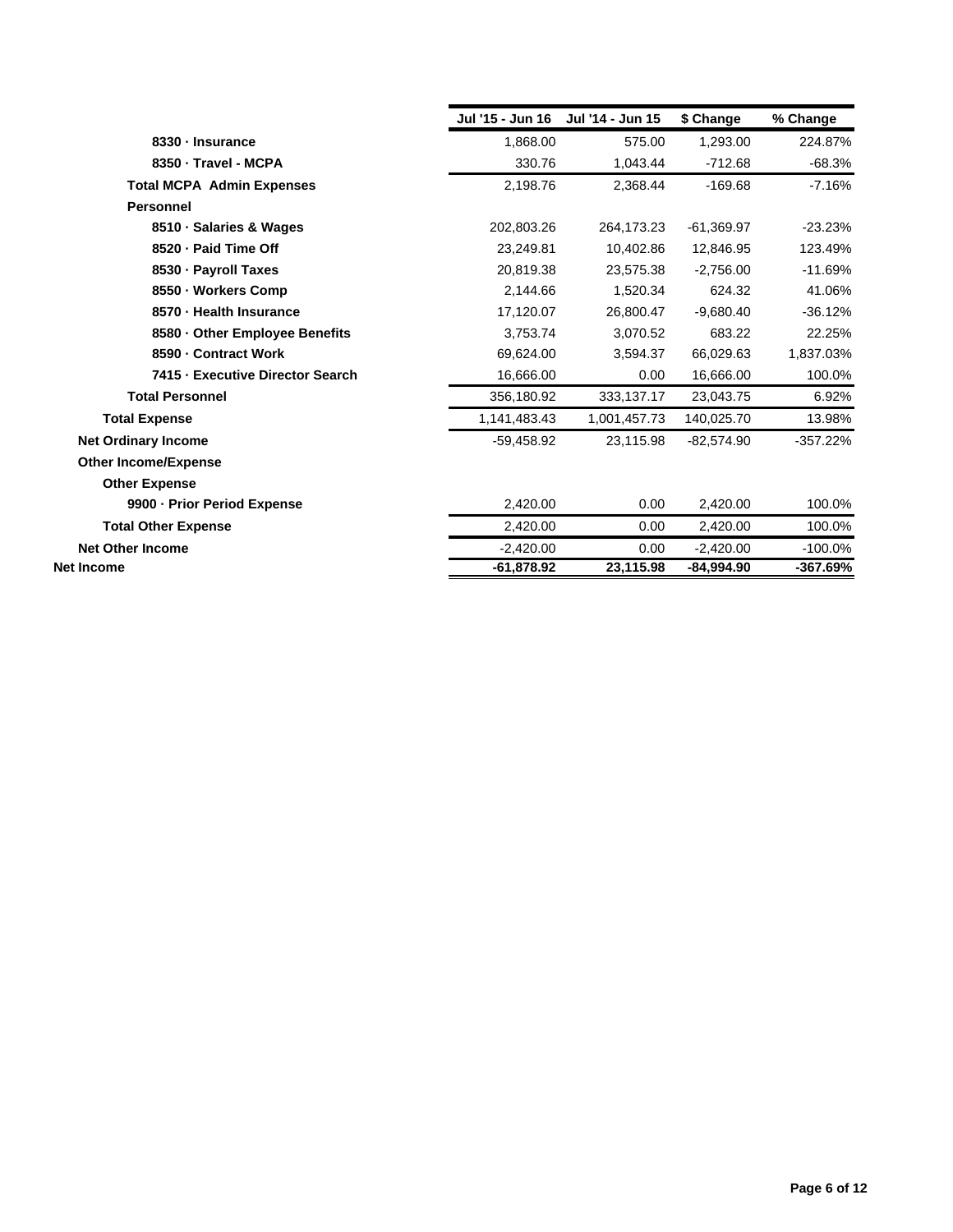### **Mendocino County Tourism Commission, Inc. 08/04/2016 Profit & Loss Budget Performance June 2016**

 **Accrual Basis Jun 16 Budget % of Budget Jul '15 - Jun 16 YTD Budget % of Budget Annual Budget**

| <b></b>   | puugut    | 70 UI Duugut | vui iv vuille | n no paagot  | w or buugut | Annuar Duugut                                                                                                          |
|-----------|-----------|--------------|---------------|--------------|-------------|------------------------------------------------------------------------------------------------------------------------|
|           |           |              |               |              |             |                                                                                                                        |
|           |           |              |               |              |             |                                                                                                                        |
| 0.00      | 0.00      | 0.0%         | 427,600.00    | 320,700.00   | 133.33%     | 320,700.00                                                                                                             |
| 0.00      | 0.00      | 0.0%         | 186,875.00    | 168,750.00   | 110.74%     | 168,750.00                                                                                                             |
| 23,597.30 | 81,575.00 | 28.93%       | 437,130.64    |              | 89.31%      | 489,450.00                                                                                                             |
| 0.00      | 750.00    | 0.0%         | 9,000.00      |              | 100.0%      | 9,000.00                                                                                                               |
| 0.00      | 250.00    | 0.0%         | 0.00          |              | 0.0%        | 3,000.00                                                                                                               |
| 0.00      | 250.00    | 0.0%         | 2,100.00      | 3,000.00     | 70.0%       | 3,000.00                                                                                                               |
| 0.00      | 833.33    | 0.0%         | 0.00          | 10,000.00    | 0.0%        | 10,000.00                                                                                                              |
|           |           |              |               |              |             |                                                                                                                        |
| 0.00      |           |              | 150.00        |              |             |                                                                                                                        |
| 0.00      | 1,700.00  | 0.0%         | 0.00          |              | 0.0%        | 13,496.00                                                                                                              |
| 0.00      | 1,700.00  | 0.0%         | 150.00        | 13,496.00    | 1.11%       | 13,496.00                                                                                                              |
|           |           |              |               |              |             |                                                                                                                        |
| 0.00      |           |              | 3,700.00      |              | 37.0%       | 10,000.00                                                                                                              |
| 0.00      |           |              | 1,500.00      |              | 100.0%      | 1,500.00                                                                                                               |
| 0.00      | 0.00      | 0.0%         | 10,000.00     |              | 100.0%      | 10,000.00                                                                                                              |
| 22.39     | 2.50      | 895.6%       | 67.90         |              | 226.33%     | 30.00                                                                                                                  |
|           |           |              |               |              |             |                                                                                                                        |
| 18.00     |           |              | 252.46        |              |             |                                                                                                                        |
| 343.08    |           |              | 3,648.51      |              |             |                                                                                                                        |
| 0.00      | 417.00    | 0.0%         | 0.00          |              | 0.0%        | 5,004.00                                                                                                               |
| 361.08    | 417.00    | 86.59%       | 3,900.97      |              | 77.96%      | 5,004.00                                                                                                               |
| 383.47    | 419.50    | 91.41%       | 19,168.87     | 26,534.00    | 72.24%      | 26,534.00                                                                                                              |
| 23,980.77 | 85,777.83 | 27.96%       | 1,082,024.51  | 1,043,930.00 | 103.65%     | 1,043,930.00                                                                                                           |
|           |           |              |               |              |             | 489,450.00<br>9,000.00<br>3,000.00<br>13,496.00<br>10,000.00<br>1,500.00<br>10,000.00<br>30.00<br>5,004.00<br>5,004.00 |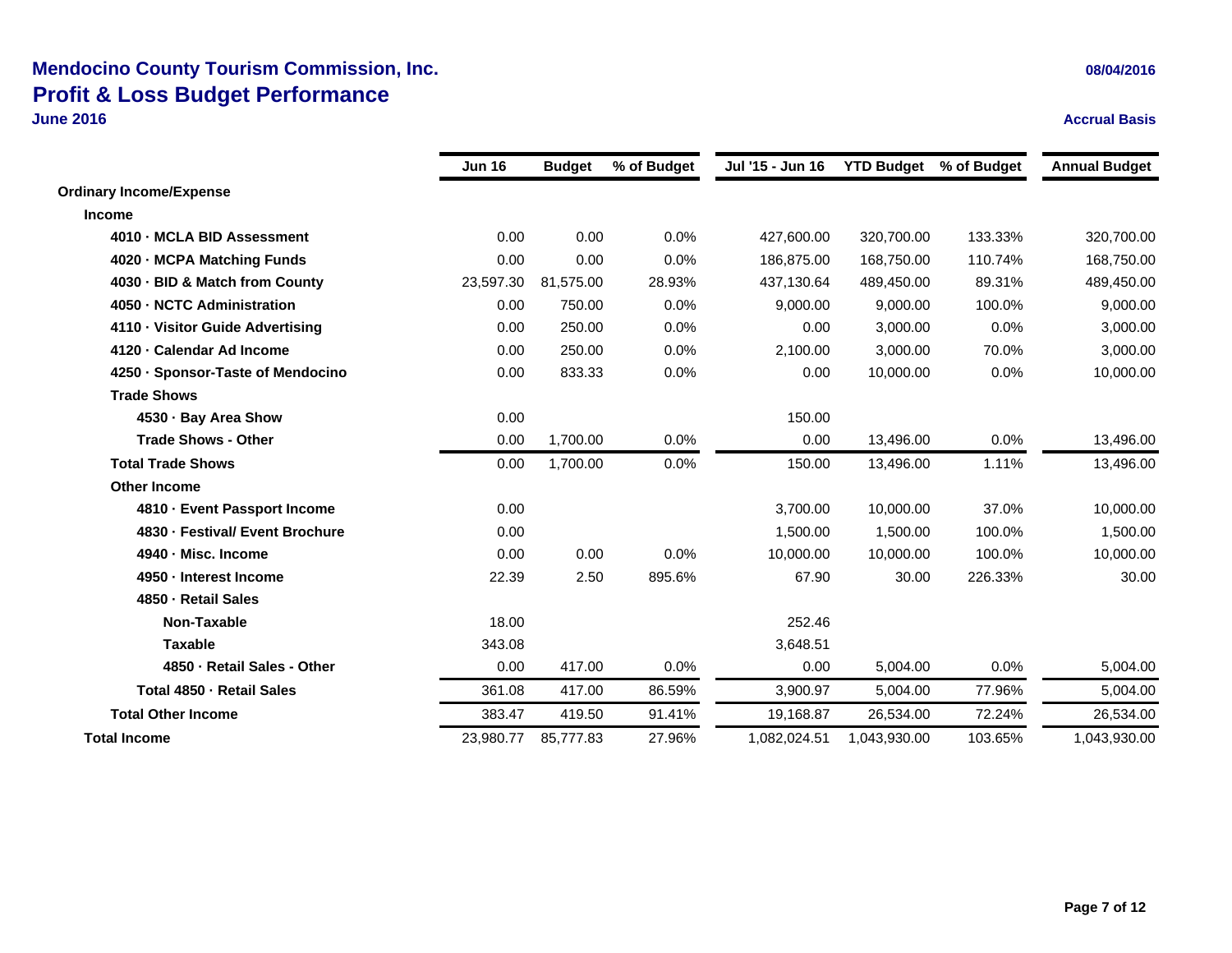|                                          | <b>Jun 16</b> | <b>Budget</b> | % of Budget | Jul '15 - Jun 16 | <b>YTD Budget</b> % of Budget |         | <b>Annual Budget</b> |
|------------------------------------------|---------------|---------------|-------------|------------------|-------------------------------|---------|----------------------|
| <b>Expense</b>                           |               |               |             |                  |                               |         |                      |
| <b>MEDIA &amp; WEBSITE</b>               |               |               |             |                  |                               |         |                      |
| <b>Advertising/ Media</b>                |               |               |             |                  |                               |         |                      |
| 5010 Media Plan Management               | 20,226.75     | 15,833.33     | 127.75%     | 210,721.03       | 190,000.00                    | 110.91% | 190,000.00           |
| 5150 Advertising Design                  | 0.00          | 250.00        | 0.0%        | 2,790.09         | 3,000.00                      | 93.0%   | 3,000.00             |
| 5030 Co-op Advertising                   | 0.00          | 833.33        | 0.0%        | 13,371.26        | 10,000.00                     | 133.71% | 10,000.00            |
| 5170 - Photography                       | 129.00        | 250.00        | 51.6%       | 2,937.01         | 3,000.00                      | 97.9%   | 3,000.00             |
| 5200 - Direct Mail                       | 172.00        | 250.00        | 68.8%       | 924.49           | 3,000.00                      | 30.82%  | 3,000.00             |
| 5240 Research & Development              | 7,560.00      | 833.33        | 907.2%      | 10,265.13        | 10,000.00                     | 102.65% | 10,000.00            |
| 5290 E-Mail Marketing                    | 330.00        |               |             | 5,194.04         |                               |         |                      |
| 5110 - Video Production                  | 0.00          | 250.00        | 0.0%        | 59.95            | 3,000.00                      | 2.0%    | 3,000.00             |
| <b>Total Advertising/ Media</b>          | 28,417.75     | 18,499.99     | 153.61%     | 246,263.00       | 222,000.00                    | 110.93% | 222,000.00           |
| <b>Public Relations</b>                  |               |               |             |                  |                               |         |                      |
| 5510 Public Relations Contract           | 4,200.00      | 8,583.33      | 48.93%      | 96,171.00        | 103,000.00                    | 93.37%  | 103,000.00           |
| 5530 - In-Market PR Stunts               | 0.00          | 583.33        | 0.0%        | 7,509.89         | 7,000.00                      | 107.28% | 7,000.00             |
| 5550 Visiting Media Expenses             | 6,205.80      | 1,041.67      | 595.76%     | 22,874.47        | 12,500.00                     | 183.0%  | 12,500.00            |
| 5560 - CTTC Media Events                 | 0.00          | 208.33        | 0.0%        | 0.00             | 2,500.00                      | 0.0%    | 2,500.00             |
| 5570 - Taste of Mendocino                | 0.00          | 0.00          | 0.0%        | 5,000.00         | 5,000.00                      | 100.0%  | 5,000.00             |
| 5610 Travel -PR Related                  | 190.50        | 833.33        | 22.86%      | 10,798.48        | 10,000.00                     | 107.99% | 10,000.00            |
| 5650 - Contractor-Communication Coord    | 5,000.00      | 4,000.00      | 125.0%      | 54,000.00        | 48,000.00                     | 112.5%  | 48,000.00            |
| 5660 Clipping Service                    | 521.01        |               |             | 6,416.43         |                               |         |                      |
| <b>Total Public Relations</b>            | 16,117.31     | 15,249.99     | 105.69%     | 202,770.27       | 188,000.00                    | 107.86% | 188,000.00           |
| <b>Website Maint / Development</b>       |               |               |             |                  |                               |         |                      |
| 5710 - Contractor-Media Coordinator      | 0.00          | 1,000.00      | 0.0%        | 20,500.00        | 12,000.00                     | 170.83% | 12,000.00            |
| 5730 Interactive Marketing               | 1,838.77      | 500.00        | 367.75%     | 5,072.76         | 6,000.00                      | 84.55%  | 6,000.00             |
| 5750 Development/ Maintenance            | 1,299.68      | 1,500.00      | 86.65%      | 35,306.64        | 18,000.00                     | 196.15% | 18,000.00            |
| <b>Total Website Maint / Development</b> | 3,138.45      | 3.000.00      | 104.62%     | 60.879.40        | 36.000.00                     | 169.11% | 36.000.00            |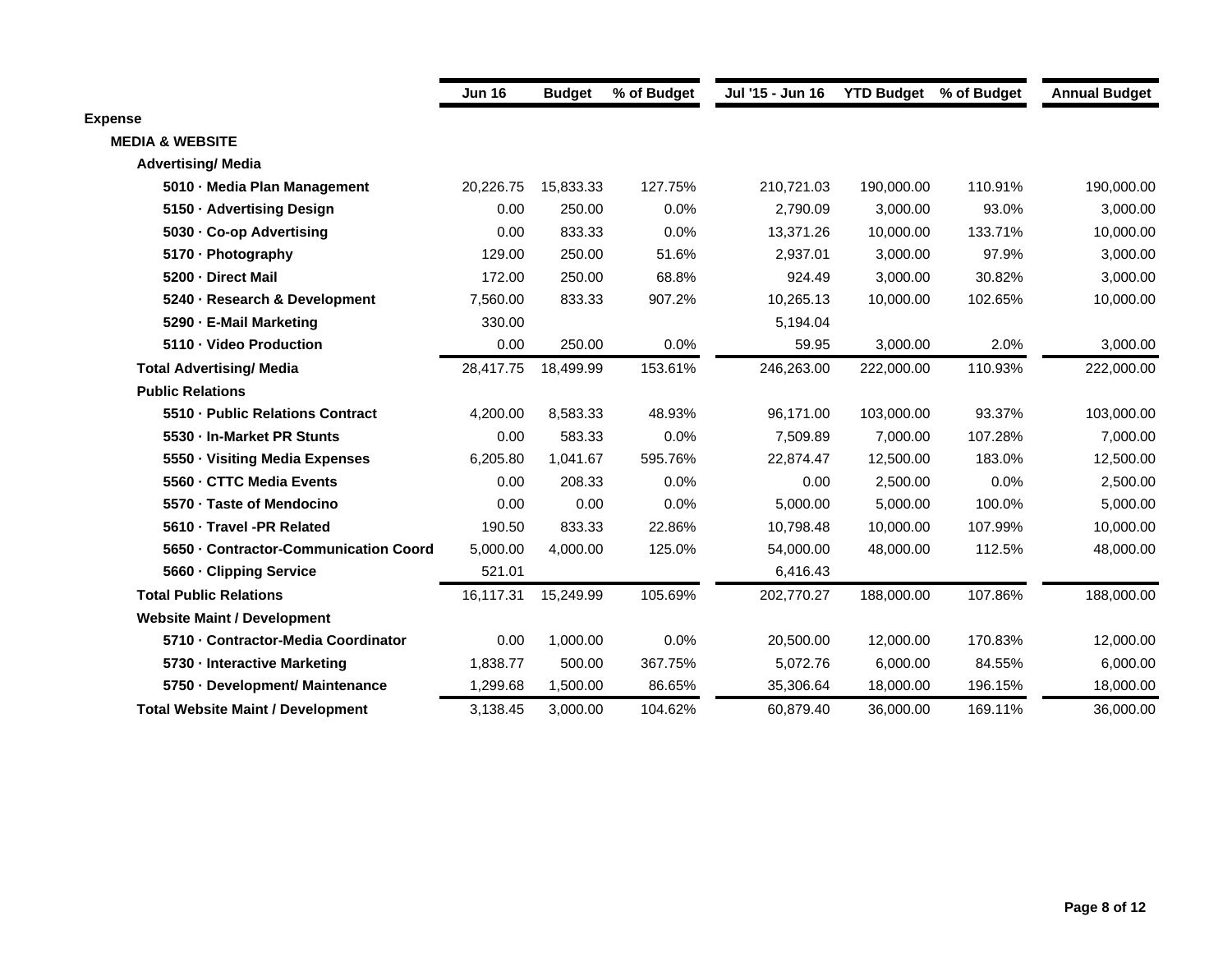|                                      | <b>Jun 16</b> | <b>Budget</b> | % of Budget | Jul '15 - Jun 16 | <b>YTD Budget</b> | % of Budget | <b>Annual Budget</b> |
|--------------------------------------|---------------|---------------|-------------|------------------|-------------------|-------------|----------------------|
| <b>Leisure/ Group Sales</b>          |               |               |             |                  |                   |             |                      |
| 5810 Booth Development & Giveaways   | 4,091.38      | 833.33        | 490.97%     | 11,326.90        | 10,000.00         | 113.27%     | 10,000.00            |
| 5820 Consumer & Trade Shows          | 1.450.00      | 750.00        | 193.33%     | 18.320.95        | 9.000.00          | 203.57%     | 9,000.00             |
| 5840 - State Fair Exhibit            | 0.00          | 500.00        | 0.0%        | 5,513.25         | 6,000.00          | 91.89%      | 6,000.00             |
| 5870 Shipping - Travel Shows         | 0.00          | 250.00        | 0.0%        | 2,260.75         | 3,000.00          | 75.36%      | 3,000.00             |
| 5880 Travel-Leisure/Grp Sales Staff  | 26.00         | 916.67        | 2.84%       | 8,558.58         | 11,000.00         | 77.81%      | 11,000.00            |
| 5890 Misc. Sales Activities          | 57.41         | 250.00        | 22.96%      | 3,931.62         | 3.000.00          | 131.05%     | 3,000.00             |
| <b>Total Leisure/ Group Sales</b>    | 5.624.79      | 3.500.00      | 160.71%     | 49.912.05        | 42,000,00         | 118.84%     | 42,000.00            |
| <b>Total MEDIA &amp; WEBSITE</b>     | 53,298.30     | 40,249.98     | 132.42%     | 559,824.72       | 488,000.00        | 114.72%     | 488,000.00           |
| <b>VISITOR SERVICES/PARTNERSHIPS</b> |               |               |             |                  |                   |             |                      |
| <b>Visitor Svs/Fulfillment</b>       |               |               |             |                  |                   |             |                      |
| 6010 Visitor Guide & Distribution    | 125.40        | 3,333.33      | 3.76%       | 39,261.40        | 40,000.00         | 98.15%      | 40,000.00            |
| 6040 In County Guides                | 28.92         | 250.00        | 11.57%      | 5,312.68         | 3,000.00          | 177.09%     | 3,000.00             |
| 6170 Signage-Gateway & Visitor Ctr   | 0.00          | 166.67        | 0.0%        | 7,345.51         | 2,000.00          | 367.28%     | 2,000.00             |
| 6190 Visitor Center/ Info Support    | 0.00          | 416.67        | 0.0%        | 6,382.50         | 5,000.00          | 127.65%     | 5,000.00             |
| 6210 Event Partnership Funding       | 0.00          | 416.67        | 0.0%        | 5,688.99         | 5,000.00          | 113.78%     | 5,000.00             |
| 6220 - Event Guide Printing/Dist.    | 0.00          | 1,333.33      | 0.0%        | 13,879.34        | 16,000.00         | 86.75%      | 16,000.00            |
| 6300 - In County Mixers, Fairs       | 80.93         | 41.67         | 194.22%     | 746.44           | 500.00            | 149.29%     | 500.00               |
| <b>Retail Store</b>                  |               |               |             |                  |                   |             |                      |
| 6412A - Purchases for Resale         | 15.00         |               |             | 1,589.41         |                   |             |                      |
| 6412B - Store Supplies/Expenses      | 785.66        |               |             | 2,368.19         |                   |             |                      |
| 6412C - Contract Labor - Store       | 0.00          |               |             | 5,590.00         |                   |             |                      |
| 6412D - Consignee payments           | 78.40         |               |             | 1,274.76         |                   |             |                      |
| <b>Retail Store - Other</b>          | 0.00          | 833.33        | 0.0%        | 0.00             | 10,000.00         | 0.0%        | 10,000.00            |
| <b>Total Retail Store</b>            | 879.06        | 833.33        | 105.49%     | 10,822.36        | 10,000.00         | 108.22%     | 10,000.00            |
| <b>Total Visitor Sys/Fulfillment</b> | 1.114.31      | 6.791.67      | 16.41%      | 89,439.22        | 81.500.00         | 109.74%     | 81,500.00            |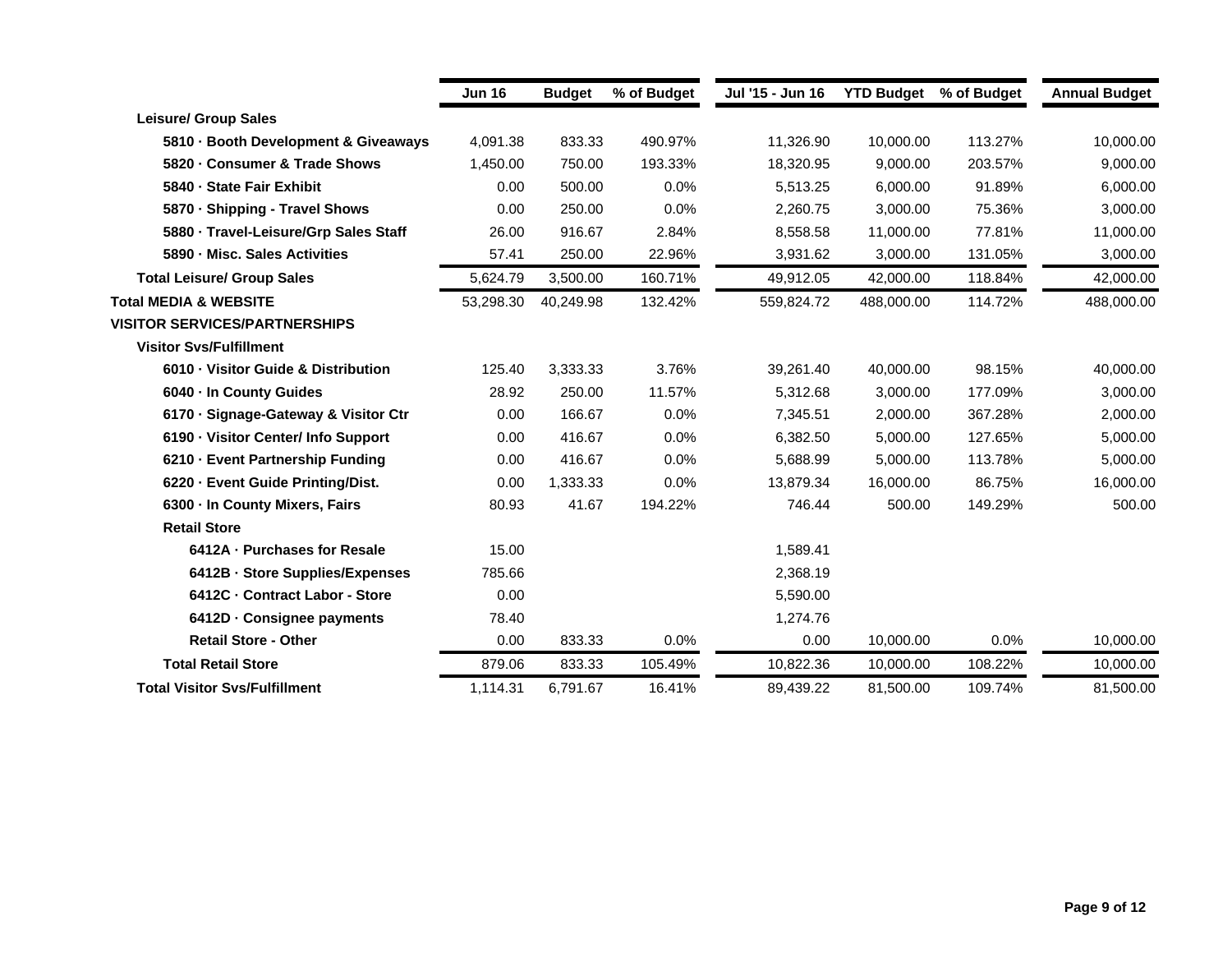|                                            | <b>Jun 16</b> | <b>Budget</b> | % of Budget | Jul '15 - Jun 16 | <b>YTD Budget</b> % of Budget |         | <b>Annual Budget</b> |
|--------------------------------------------|---------------|---------------|-------------|------------------|-------------------------------|---------|----------------------|
| <b>Partnerships</b>                        |               |               |             |                  |                               |         |                      |
| 6510 North Coast Tourism Council           | 0.00          |               |             | 749.74           |                               |         |                      |
| 6520 Memberships                           | 105.00        | 583.33        | 18.0%       | 10,631.58        | 7,000.00                      | 151.88% | 7,000.00             |
| 6530 - Arts Council                        | 1,200.00      | 0.00          | 100.0%      | 7,200.00         | 0.00                          | 100.0%  | 0.00                 |
| 6550 Conferences & Seminars                | 1,656.03      | 416.67        | 397.44%     | 9,651.96         | 5,000.00                      | 193.04% | 5,000.00             |
| 6570 · Travel-Partnership Related          | 0.00          | 1,083.33      | 0.0%        | 11,370.62        | 13,000.00                     | 87.47%  | 13,000.00            |
| 6620 In County Partner Relations           | 665.13        | 83.33         | 798.19%     | 3,427.29         | 1,000.00                      | 342.73% | 1,000.00             |
| <b>Total Partnerships</b>                  | 3,626.16      | 2,166.66      | 167.36%     | 43,031.19        | 26,000.00                     | 165.51% | 26,000.00            |
| <b>Total VISITOR SERVICES/PARTNERSHIPS</b> | 4,740.47      | 8,958.33      | 52.92%      | 132,470.41       | 107.500.00                    | 123.23% | 107,500.00           |
| <b>Admin Expenses</b>                      |               |               |             |                  |                               |         |                      |
| 7010 - Accounting Fees                     | 0.00          |               |             | 2,385.00         | 4,500.00                      | 53.0%   | 4,500.00             |
| 7020 - Bookkeeping                         | 974.75        | 333.33        | 292.43%     | 6,076.00         | 4,000.00                      | 151.9%  | 4,000.00             |
| 7030 - Legal Fees                          | 50.00         | 833.33        | 6.0%        | 3,623.04         | 10,000.00                     | 36.23%  | 10,000.00            |
| 7050 - Bad Debt                            | 0.00          |               |             | 385.00           |                               |         |                      |
| 7060 - Bank Fees                           | 0.00          | 4.17          | 0.0%        | 20.00            | 50.00                         | 40.0%   | 50.00                |
| 7090 - Copying & Printing                  | 0.00          | 83.33         | 0.0%        | 384.92           | 1,000.00                      | 38.49%  | 1,000.00             |
| 7120 - Insurance                           | 0.00          | 250.00        | 0.0%        | 1,996.00         | 3,000.00                      | 66.53%  | 3,000.00             |
| 7140 - Licenses & Permits                  | 0.00          | 0.00          | 0.0%        | 196.15           | 50.00                         | 392.3%  | 50.00                |
| 7150 - Meeting Expenses                    | 335.83        | 41.67         | 805.93%     | 1,592.94         | 500.00                        | 318.59% | 500.00               |
| 7200 - Office Expense                      | 848.68        | 678.16        | 125.15%     | 14,950.56        | 8,138.00                      | 183.71% | 8,138.00             |
| 7210 - Postage & Shipping                  | 37.44         | 208.33        | 17.97%      | 1,039.11         | 2,500.00                      | 41.56%  | 2,500.00             |
| 7250 - Rent                                | 1,800.00      | 1,833.33      | 98.18%      | 21,600.00        | 22,000.00                     | 98.18%  | 22,000.00            |
| 7260 - Repairs & Maintenance               | 77.48         | 146.00        | 53.07%      | 1,763.56         | 1,752.00                      | 100.66% | 1,752.00             |
| 7270 · Taxes - Unsecured                   | 0.00          |               |             | 56.35            | 60.00                         | 93.92%  | 60.00                |
| 7280 - Travel - VMC Admin                  | 348.36        | 500.00        | 69.67%      | 5,673.46         | 6,000.00                      | 94.56%  | 6,000.00             |
| 7310 - Telecommunication                   | 1,283.86      | 833.33        | 154.06%     | 12,452.69        | 10,000.00                     | 124.53% | 10,000.00            |
| 7350 - Utilities                           | 410.78        | 416.67        | 98.59%      | 5,008.03         | 5,000.00                      | 100.16% | 5,000.00             |
| 5250 - Board Development                   | 0.00          | 0.00          | 0.0%        | 8,315.89         | 10,000.00                     | 83.16%  | 10,000.00            |
| <b>Total Admin Expenses</b>                | 6,167.18      | 6,161.65      | 100.09%     | 87,518.70        | 88,550.00                     | 98.84%  | 88,550.00            |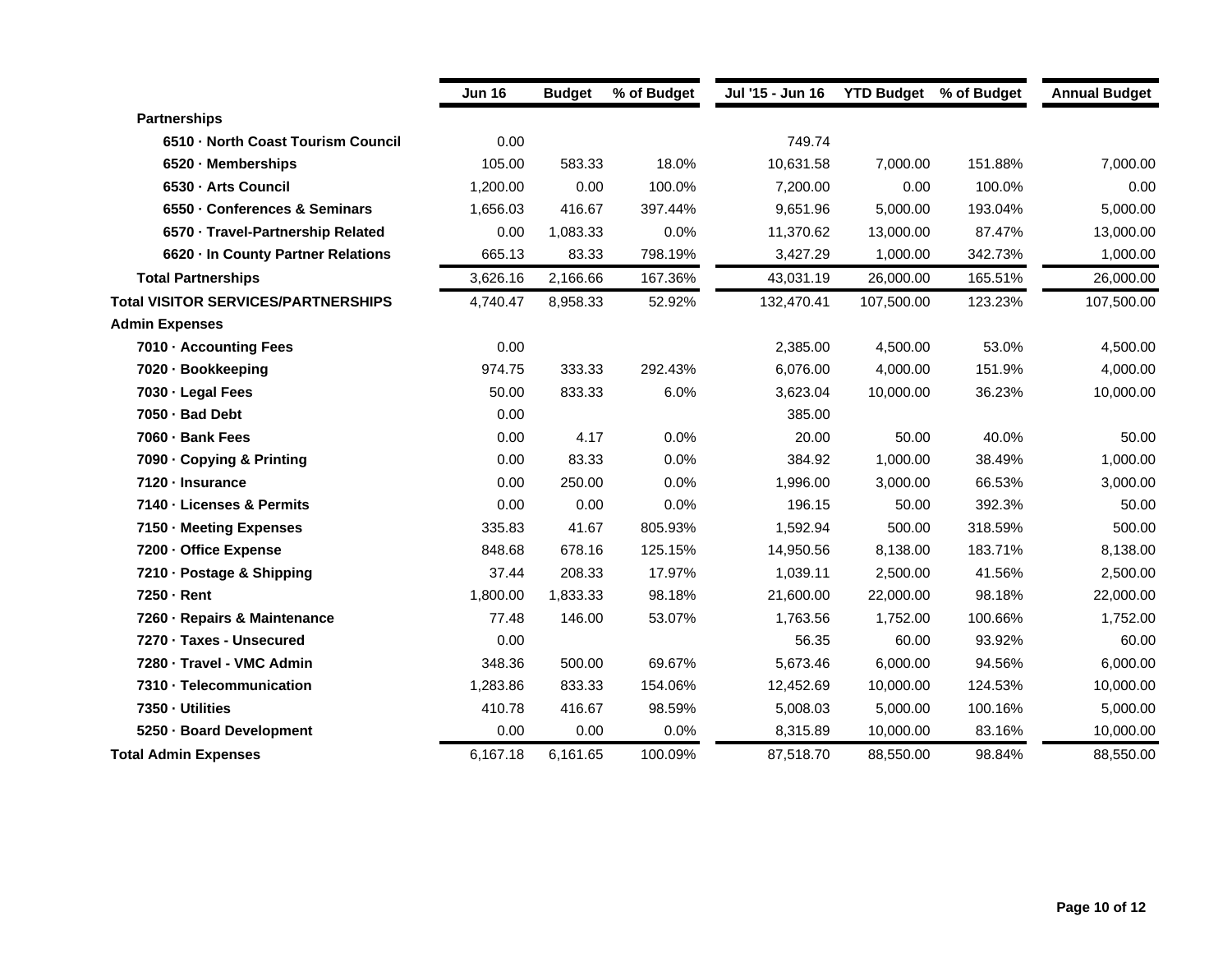|                                   | <b>Jun 16</b> | <b>Budget</b> | % of Budget  | Jul '15 - Jun 16 | <b>YTD Budget</b> % of Budget |              | <b>Annual Budget</b> |
|-----------------------------------|---------------|---------------|--------------|------------------|-------------------------------|--------------|----------------------|
| <b>MCLA Admin Expenses</b>        |               |               |              |                  |                               |              |                      |
| 8110 - Member Newsletter Printing | 0.00          | 83.33         | 0.0%         | 1,180.94         | 1,000.00                      | 118.09%      | 1,000.00             |
| 8120 - Member Newsletter Postage  | 0.00          | 83.33         | 0.0%         | 1,724.82         | 1,000.00                      | 172.48%      | 1,000.00             |
| 8130 - Member Mailings            | 0.00          | 83.33         | 0.0%         | 0.00             | 1,000.00                      | 0.0%         | 1,000.00             |
| 8150 - Annual Meeting             | 0.00          | 83.33         | 0.0%         | 0.00             | 1,000.00                      | 0.0%         | 1,000.00             |
| 8180 - Travel - MCLA              | 0.00          | 83.33         | 0.0%         | 364.16           | 1,000.00                      | 36.42%       | 1,000.00             |
| 8190 - mcla.info Expense          | 0.00          |               |              | 20.00            |                               |              |                      |
| <b>Total MCLA Admin Expenses</b>  | 0.00          | 416.65        | 0.0%         | 3,289.92         | 5,000.00                      | 65.8%        | 5,000.00             |
| <b>MCPA Admin Expenses</b>        |               |               |              |                  |                               |              |                      |
| 8310 - Accounting Fees            | 0.00          |               |              | 0.00             | 2,000.00                      | 0.0%         | 2,000.00             |
| 8330 - Insurance                  | 0.00          | 83.33         | 0.0%         | 1,868.00         | 1,000.00                      | 186.8%       | 1,000.00             |
| 8350 - Travel - MCPA              | 109.99        | 62.50         | 175.98%      | 330.76           | 750.00                        | 44.1%        | 750.00               |
| <b>Total MCPA Admin Expenses</b>  | 109.99        | 145.83        | 75.42%       | 2,198.76         | 3,750.00                      | 58.63%       | 3,750.00             |
| <b>Personnel</b>                  |               |               |              |                  |                               |              |                      |
| 8510 - Salaries & Wages           | 23,381.74     | 23,208.33     | 100.75%      | 202,803.26       | 278,500.00                    | 72.82%       | 278,500.00           |
| 8520 - Paid Time Off              | 4,689.93      |               |              | 23,249.81        |                               |              |                      |
| 8530 - Payroll Taxes              | 1,412.79      | 2,208.33      | 63.98%       | 20,819.38        | 26,500.00                     | 78.56%       | 26,500.00            |
| 8550 - Workers Comp               | 0.00          | 291.67        | 0.0%         | 2,144.66         | 3,500.00                      | 61.28%       | 3,500.00             |
| 8570 - Health Insurance           | 1,920.00      | 2,500.00      | 76.8%        | 17,120.07        | 30,000.00                     | 57.07%       | 30,000.00            |
| 8580 - Other Employee Benefits    | 0.00          | 333.33        | 0.0%         | 3,753.74         | 4,000.00                      | 93.84%       | 4,000.00             |
| 8590 - Contract Work              | 4,620.00      | 500.00        | 924.0%       | 69,624.00        | 6,000.00                      | 1,160.4%     | 6,000.00             |
| 7415 - Executive Director Search  | 0.00          | 0.00          | 0.0%         | 16,666.00        | 0.00                          | 100.0%       | 0.00                 |
| <b>Total Personnel</b>            | 36,024.46     | 29,041.66     | 124.04%      | 356,180.92       | 348,500.00                    | 102.2%       | 348,500.00           |
| <b>Total Expense</b>              | 100,340.40    | 84,974.10     | 118.08%      | 1,141,483.43     | 1,041,300.00                  | 109.62%      | 1,041,300.00         |
| <b>Net Ordinary Income</b>        | $-76,359.63$  | 803.73        | -9,500.66%   | $-59,458.92$     | 2,630.00                      | $-2,260.8%$  | 2,630.00             |
| <b>Other Income/Expense</b>       |               |               |              |                  |                               |              |                      |
| <b>Other Expense</b>              |               |               |              |                  |                               |              |                      |
| 9900 - Prior Period Expense       | 0.00          |               |              | 2,420.00         |                               |              |                      |
| <b>Total Other Expense</b>        | 0.00          |               |              | 2,420.00         |                               |              |                      |
| <b>Net Other Income</b>           | 0.00          |               |              | $-2,420.00$      |                               |              |                      |
| Net Income                        | $-76,359.63$  | 803.73        | $-9,500.66%$ | $-61,878.92$     | 2,630.00                      | $-2,352.81%$ | 2,630.00             |